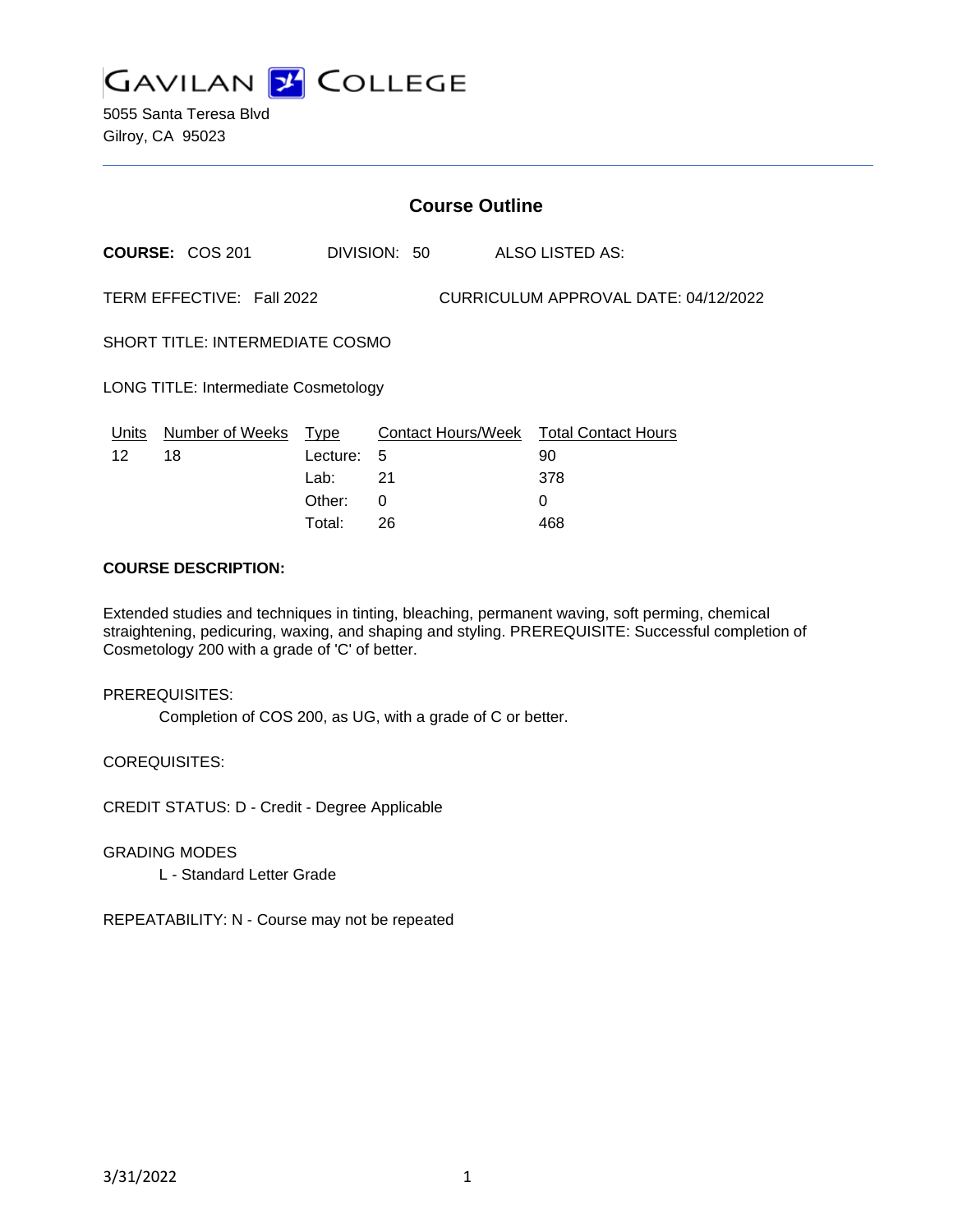SCHEDULE TYPES:

- 02 Lecture and/or discussion
- 03 Lecture/Laboratory
- 04 Laboratory/Studio/Activity
- 04A Laboratory LEH 0.65
- 05 Hybrid
- 71 Dist. Ed Internet Simultaneous
- 72 Dist. Ed Internet Delayed
- 73 Dist. Ed Internet Delayed LAB
- 73A Dist. Ed Internet LAB-LEH 0.65

# **STUDENT LEARNING OUTCOMES:**

By the end of this course, a student should:

- 1. Perform and describe artificial nail enhancements utilizing safety and disinfection procedures.
- 2. Demonstrate and explain wet styling and pressing techniques utilizing correct procedures.

3. Perform and explain hair lightening services, following safety and sanitary procedures, based on a client's needs.

4. Demonstrate and describe chemical texture services, utilizing restructuring techniques, based on a clients needs.

# **COURSE OBJECTIVES:**

By the end of this course, a student should:

- 1. Explain and utilize the state rules and regulations governing the field of cosmetology, including the required health and safety standards.
- 2. Discuss skin, bone, hair and nail structures and how they apply to cosmetology.
- 3. Discuss the concepts of hair coloring and differentiate between a one step and a two step hair coloring.
- 4. Apply proper bleaching, frosting and painting applications.
- 5. Discuss and demonstrate how to construct a pin curl and its parts and explain the styling effects they create.
- 6. Discuss and demonstrate the use of rollers and explain the styling effects that can be created with them.
- 7. Combine basic hair styling techniques to produce a hairstyle pattern.
- 8. Describe and demonstrate proper wave techniques utilizing the proper implements.
- 9. Explain and practice the safety measures in air waving, blow drying, pressing and Marcel irons.

10. Arrange a proper table set-up for pedicuring and for waxing and employ the correct techniques for a pedicure and for a wax.

11. Recognize abnormal foot conditions and infectious diseases and explain what foot conditions are best treated by a qualified podiatrist.

12. Explain what contraindications to look for before applying wax.

13. Explain the theory of what takes place within hair when chemical products are used.

14. Employ methods and techniques in chemical hair relaxing and demonstrate the proper procedures in giving a chemical relaxer, including the safety precautions that must be used.

15. Describe the procedures for and properly apply a soft curl permanent utilizing safety procedures.

- 16. Analyze a client's hair and scalp and be able to correctly recommend conditioners or reconstructors.
- 17. Explain and demonstrate various light therapy techniques, including safety measures.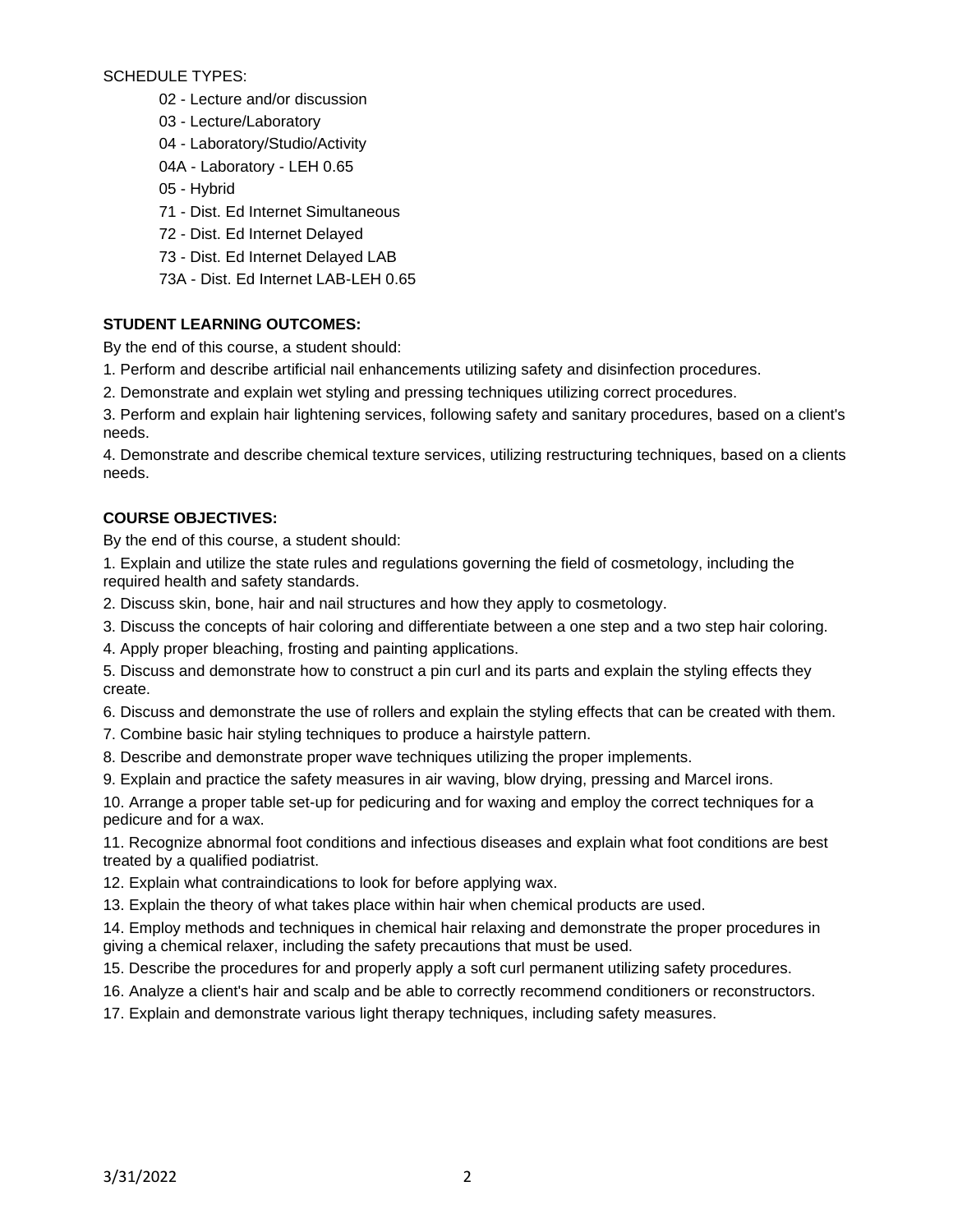## **CONTENT, STUDENT PERFORMANCE OBJECTIVES, OUT-OF-CLASS ASSIGNMENTS**

Curriculum Approval Date: 04/12/2022

### **LECTURE CONTENT:**

### 3 Hours

Content: Introduction to course. Information provided on opportunities available in the field of cosmetology, both in job satisfaction and financial stability. Presentation on the state rules and regulations, including health and safety standards. Review sterilization and sanitation procedures.

#### 5 Hours

Content: Presentation on Bacteriology - Anatomy and Physiology; including a discussion on cells, organs and systems of the body. Presentation on skin, bone, hair and nail structures and how they apply to the cosmetology profession.

#### 25 Hours

Content: Lecture: On hair coloring, including learning how to understand color concepts, color control, and the application of color. The procedures for appropriate bleaching, frosting, and painting will be presented. Information on the proper usage of fillers for dye-back applications will be provided. Review: Artificial eyelash application, lash brow tinting, and hair removal.

#### 10 Hours

Content: Hairstyling/wet hairstyling/press and curl will be presented. This will include: pin curl construction learning how to construct a pin curl and its parts (base, stem, and circle); finger wave; 3 types of pressing procedures used on clients; and learning the effects and techniques for each; and wet styling, including reviewing roller placement, pivot point setting, and various pin curl and styling techniques. Haircutting; including sectioning for control, utilizing elevation for desired design and safety practices. Disinfecting and sanitizing hair-cutting implements.

#### 5 Hours

Content: Review Thermal Hair Styling - Marcel Iron Styling. Overview: Method/techniques, safety, pressing/comb heater, emergency first aid.

#### 10 Hours

Content: Artificial Nails - Demonstrate brush-on technique, nail tips procedure/and sculpture nail. Discuss sanitary and safety measures.

#### 5 Hours

Content: Lecture: On pedicuring, including how to properly care for the feet, toes, and toenails and how to improve personal appearance and add comfort to the feet. The importance of disinfection and sanitation procedures during treatment will be covered. Presentation on abnormal foot conditions and infectious diseases. Knowing what foot conditions are best treated by a qualified podiatrist and knowing when the client should be referred to a physician for medical help will be discussed. On waxing, including what contraindications to look for before applying wax.

#### 10 Hours

Content: Chemical straightening will be presented, including how to permanently rearrange the basic structure of over-curly hair into a relaxed form. The use of two types of relaxer - ammonium thioglycolate and sodium hydroxide - will be discussed.

#### 5 Hours

Content: Lecture: Soft curl permanent waving, including safety precautions. Learning a method of permanently waving hair, including the cautions and procedures, will be presented. Different soft curl permanent products will be discussed.

#### 5 Hours

Content: Lecture/Review: On hair and scalp treatment, including learning the importance of using various conditioners and reconstructors for the purpose of preserving the health of the hair and the scalp. Review of disinfecting and sanitizing. Chemical Facials/The Skin - Cleaning mask, skin conditions, benefits, procedure, scrub mask, purpose/benefits materials. Hot eyebrows, purpose/ benefits, materials. Corrective Make-Up.

## 5 Hours

Content: Electrical Facials/Light Therapy - Overview: Light therapy, Therapeutic lamps/appliances, safety measures.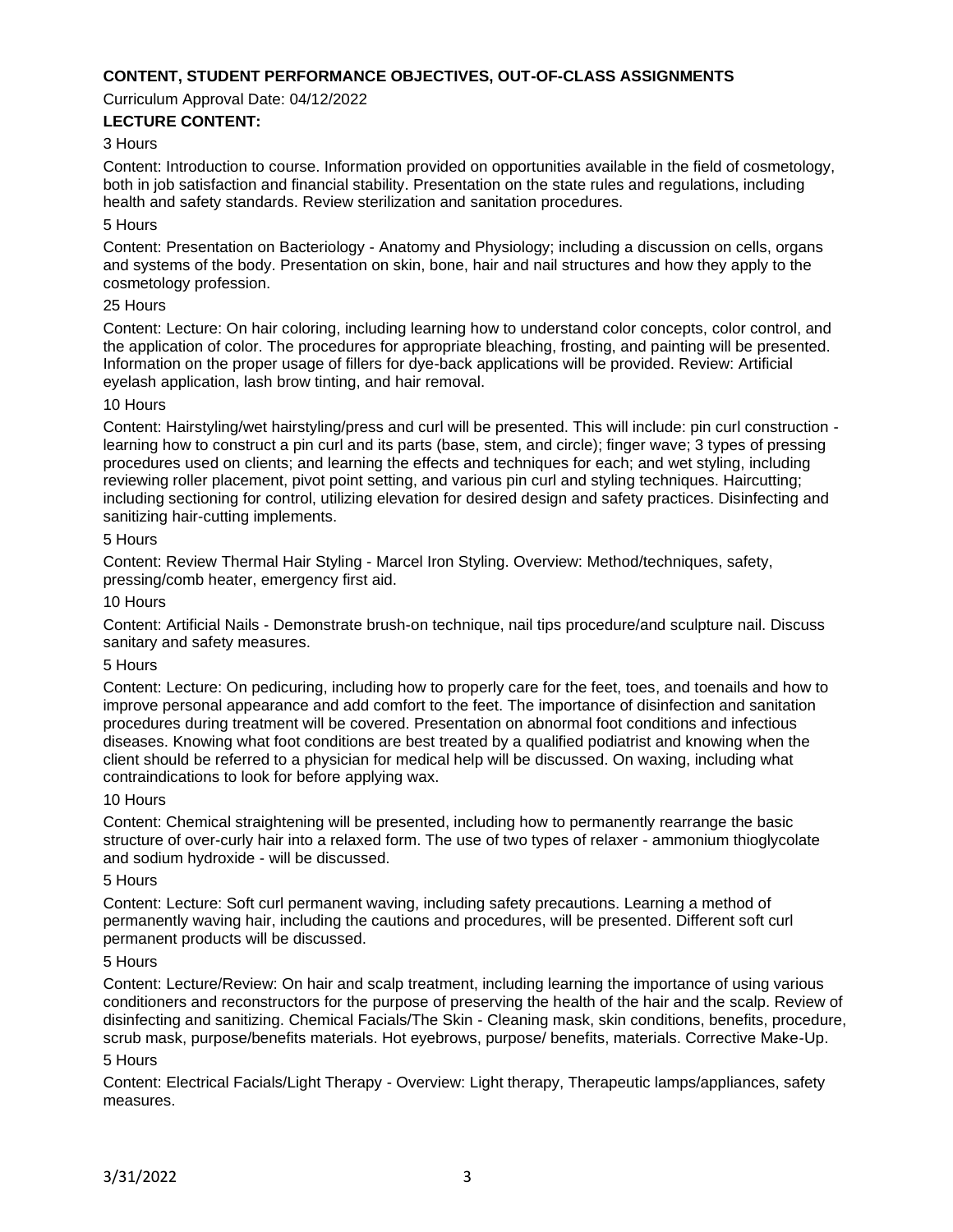2 Hours Final Exam.

# **LAB CONTENT:**

### 110 Hours

Content: Hair coloring, including bleaching, frosting, and painting will be discussed and demonstrated. Dyeback procedures will also be presented. Review: Artificial eyelash application, lash brow tinting, and hair removal. Students will practice the practical application of these procedures.

### 44 Hours

Content: Practical application of hairstyling techniques, such as wet hairstyling and press and curl as well as the skills presented throughout the class. Students will work on combining techniques. They will work on haircutting techniques. They will work on client services and/or manikins. Review of the importance of disinfecting and sanitizing cutting implements.

### 10 Hours

Content: Review Thermal Hair Styling. Perform proper wave techniques utilizing the proper implements. Practice safety measures in air waving, blow drying, pressing and Marcel irons. Student application. Work on client services.

### 60 Hours

Content: Artificial Nails - Demonstrate brush-on technique, nail tips procedure/sculpture nail. Perform nail procedures on the manikin and on clients. Student application. Work on client services.

### 22 Hours

Content: A proper table set-up for pedicuring will be explained and demonstrated, including disinfecting and sanitizing procedures. Student application of pedicuring techniques. Proper table set-up for waxing will be explained and demonstrated. Student application of waxing techniques. Students will continue to work on all skills learned to date.

### 44 Hours

Content: Demonstration on the use of the two types of relaxer. Discussion on the importance of proper safety procedures. Practical application of chemical straightening as well as other techniques learned throughout the class.

# 28 Hours

Content: Demonstration of soft curl permanent waving techniques and products. Practical application by the students. Continue to practice all skills by working on client services and/or manikins.

# 34 Hours

Content: Presentation on hair and scalp conditioners and reconstructors. Corrective Make-Up, including using light and dark colors to highlight and contour features. Practical application by students. They will continue to work on all skills.

# 24 Hours

Content: Demonstration of Electrical Facials/Light Therapy. Student application. Work on client services.

### 2 Hours

Final Exam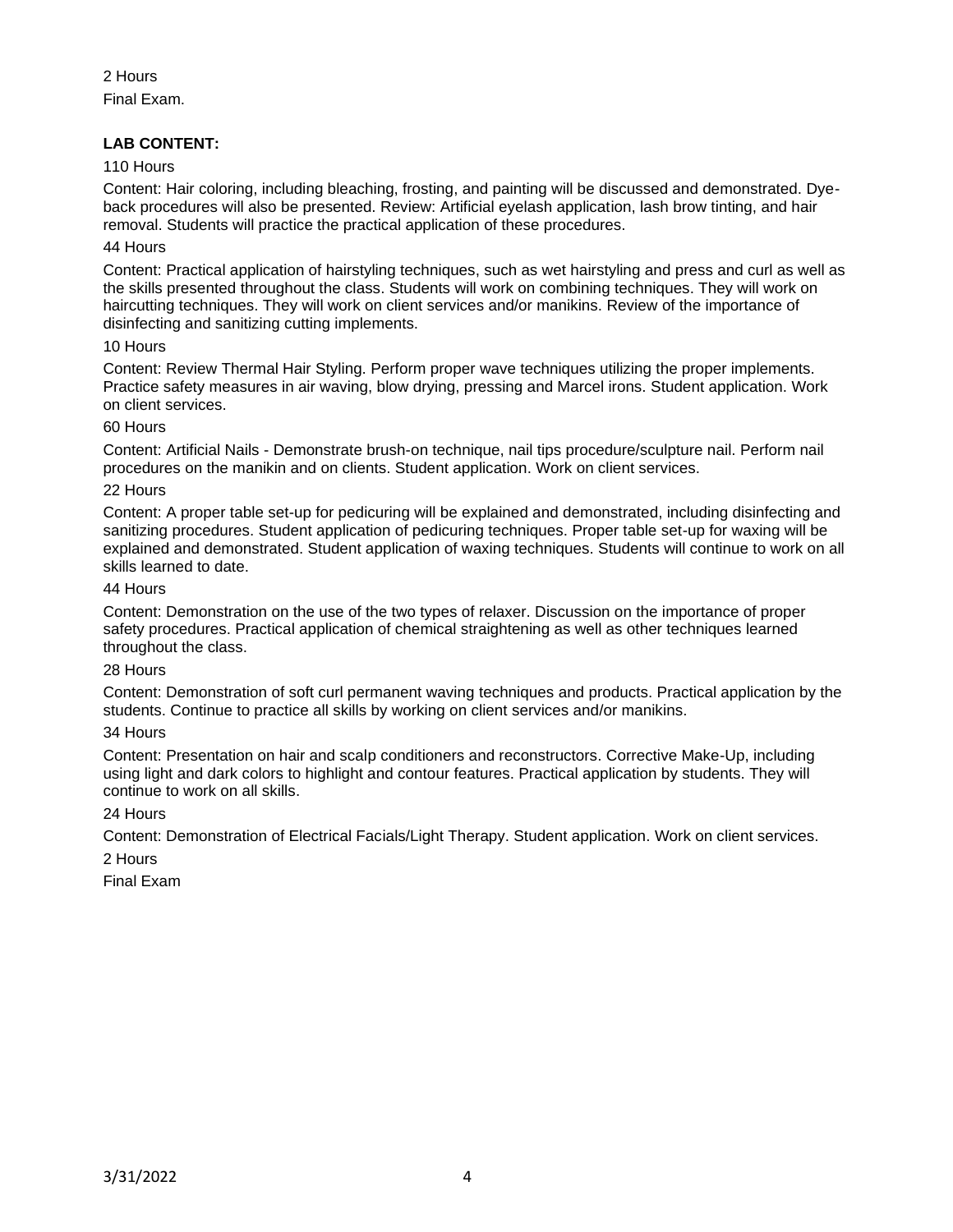# **METHODS OF INSTRUCTION:**

Lecture, Demonstration, Guided Practice

### **OUT OF CLASS ASSIGNMENTS:**

Required Outside Hours 50 Assignment Description OUT-OF-CLASS ASSIGNMENTS: Read appropriate textbook chapter(s). Review handouts and study notes.

Required Outside Hours 90 Assignment Description Assignments: Complete practical and theory workbook questions at the end of each chapter. Complete written assignments.

Required Outside Hours 40 Assignment Description Assignments: Review class notes and handouts and study for all practical and written exams.

### **METHODS OF EVALUATION:**

Writing assignments Evaluation Percent 40 Evaluation Description Percent range of total grade: 30% to 60% Written Homework; Lab Reports; Essay Exams. If this is a degree applicable course, but substantial writing assignments are not appropriate, indicate reason: Course primarily involves skill demonstration or problem solving

Skill demonstrations Evaluation Percent 40 Evaluation Description Percent range of total grade: 30% to 60% Class Performance; Performance Exams

Objective examinations Evaluation Percent 20 Evaluation Description Percent range of total grade: 20% to 40% Multiple Choice; True/False; Matching Items; Other: Essay

### **REPRESENTATIVE TEXTBOOKS:**

Milady Standard Cosmetology Practical Workbook, Milady, Cengage Learning, 2020. 12th Grade Verified by: MS Word

Milady Standard Cosmetology Textbook, Milady, Cengage Learning, 2020. ISBN: 12th Grade Verified by: MS Word

Milady Standard Cosmetology Theory Workbook, Milady, Cengage Learning, 2020. 12th Grade Verified by: MS Word

### **REQUIRED MATERIALS:**

Cosmetology Kit